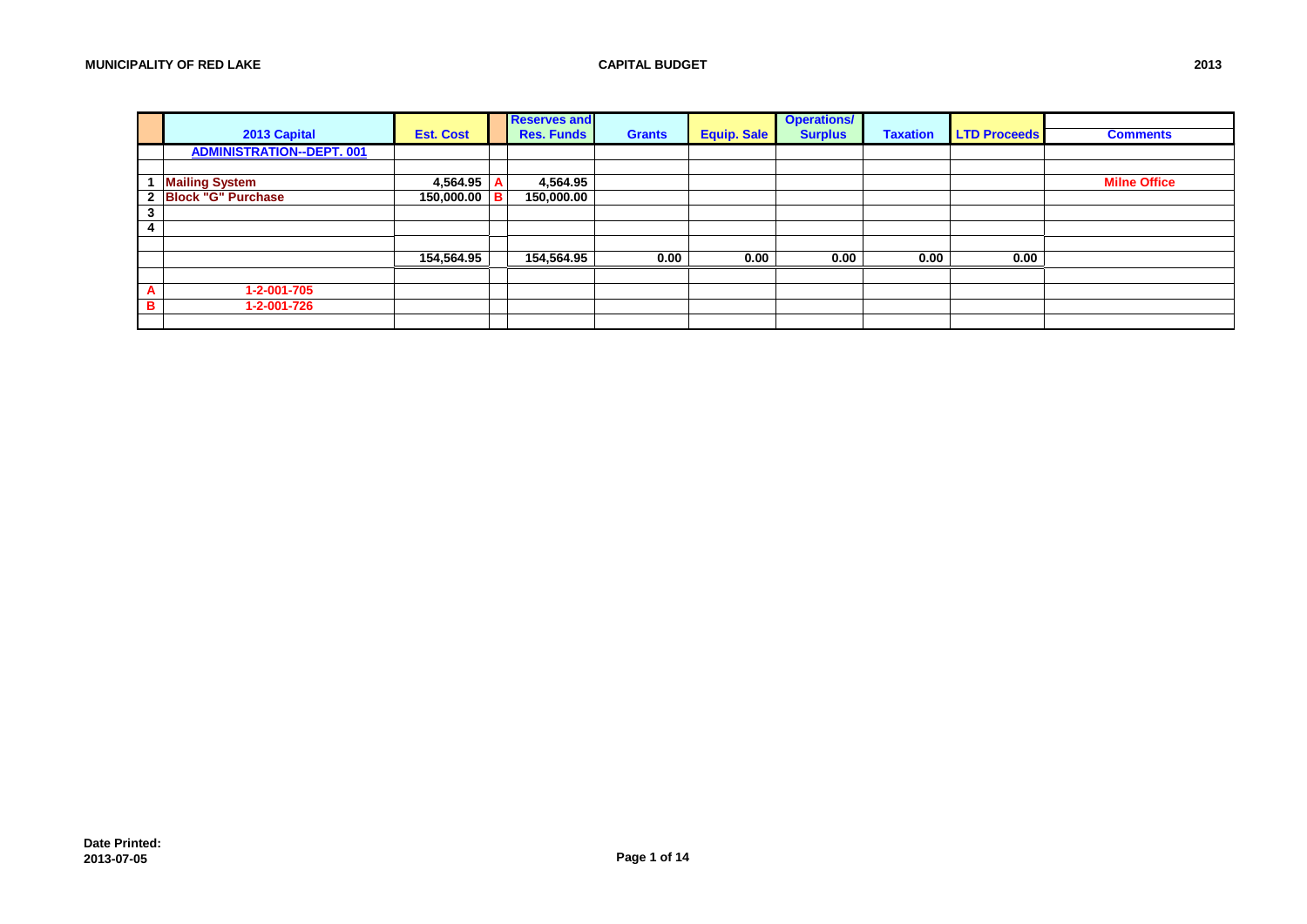|                         |                                          |                  |   | <b>Reserves and</b> |               |                    | <b>Operations/</b> |                 |                     |                                        |
|-------------------------|------------------------------------------|------------------|---|---------------------|---------------|--------------------|--------------------|-----------------|---------------------|----------------------------------------|
|                         | 2013 Capital                             | <b>Est. Cost</b> |   | <b>Res. Funds</b>   | <b>Grants</b> | <b>Equip. Sale</b> | <b>Surplus</b>     | <b>Taxation</b> | <b>LTD Proceeds</b> | <b>Comments</b>                        |
|                         | <b>FIRE DEPARTMENT--DEPT. 002</b>        |                  |   |                     |               |                    |                    |                 |                     |                                        |
|                         |                                          |                  |   |                     |               |                    |                    |                 |                     |                                        |
| $\mathbf{1}$            | <b>Natural Gas Conversion--RL Hall</b>   | 19,808.60        | A |                     | 19,808.60     |                    |                    |                 |                     | <b>Red Lake Plumbing &amp; Heating</b> |
| $\mathbf{2}$            | <b>Natural Gas Conversion--Tower</b>     | 10,000.00        | в |                     | 10,000.00     |                    |                    |                 |                     | Staff Report--Nov. 7, 2012             |
|                         | 3 Maximum Allotment--2013                | 20,000.00        | в | 20,000.00           |               |                    |                    |                 |                     |                                        |
|                         |                                          |                  |   |                     |               |                    |                    |                 |                     |                                        |
|                         | 4 Breathing Aparatus                     |                  | B |                     |               |                    |                    |                 |                     | 306,000.00                             |
|                         | 5 Wildfire Equip.--2 Pumps               |                  | B |                     |               |                    |                    |                 |                     | 9,450.00                               |
|                         | <b>6</b> Wildfire Sprinkler Kits         |                  | B |                     |               |                    |                    |                 |                     | 6,000.00                               |
| $\overline{\mathbf{r}}$ | <b>Hose/Turnout Gear Dryer</b>           |                  | B |                     |               |                    |                    |                 |                     | 13,500.00                              |
| 8                       | Automatic Electronic Defibrillator       |                  | B |                     |               |                    |                    |                 |                     | 1,200.00                               |
| 9                       | <b>Auto Extrication Equipment--Qty 2</b> |                  | B |                     |               |                    |                    |                 |                     | 3,050.00                               |
|                         | 10 Rescue 42 Strut Jack--Qty 2           |                  | B |                     |               |                    |                    |                 |                     | 2,000.00                               |
|                         | 11 Cord Reels--Qty 2                     |                  | B |                     |               |                    |                    |                 |                     | 2,673.30                               |
|                         | 12 Hose Reel--Station 1                  |                  | в |                     |               |                    |                    |                 |                     | 292.40                                 |
|                         | 13 Tables--Qty 20                        |                  | B |                     |               |                    |                    |                 |                     | 2,200.00                               |
|                         | 14 Chairs--Qty 50                        |                  | B |                     |               |                    |                    |                 |                     | 2,749.50                               |
|                         | 15 Shelving Units--Qty 5                 |                  | B |                     |               |                    |                    |                 |                     | 1,500.00                               |
|                         | 16 Nozzles--Qty 3                        |                  | B |                     |               |                    |                    |                 |                     | 4,109.40                               |
|                         | 17 Ground Base Monitor                   |                  | B |                     |               |                    |                    |                 |                     | 10,300.00                              |
|                         | 18 Forcible Entry--Qty 4                 |                  | B |                     |               |                    |                    |                 |                     | 1,991.20                               |
|                         | 19 Portable Aerosol Fire Suppression     |                  | B |                     |               |                    |                    |                 |                     | 4,500.00                               |
|                         | 20 Fire Extinguisher Demonstrator        |                  | B |                     |               |                    |                    |                 |                     | 15,400.00                              |
|                         | 21 Shade Tent                            |                  | B |                     |               |                    |                    |                 |                     | 621.90                                 |
|                         | 22 Pagers--Qty 10                        |                  | B |                     |               |                    |                    |                 |                     | 5,500.00                               |
|                         | 23 Lighting Upgrade--Balmertown          |                  | B |                     |               |                    |                    |                 |                     | 3.385.00                               |
|                         | 24 Lighting Upgrade--Cochenour           |                  | B |                     |               |                    |                    |                 |                     | 4,800.00                               |
|                         | 25 Siding/Concrete Repair                |                  | B |                     |               |                    |                    |                 |                     | 10,000.00                              |
|                         | 26 Man Doors--RL--Qty 2                  |                  | A |                     |               |                    |                    |                 |                     | 3,000.00                               |
|                         | 27 Upgrade Insulation--RL                |                  | A |                     |               |                    |                    |                 |                     | 4,950.00                               |
|                         | 28 Perimeter Fencing--RL                 |                  | C |                     |               |                    |                    |                 |                     | 8,000.00                               |
|                         | 29 Uniforms--Qty 20                      |                  | B |                     |               |                    |                    |                 |                     | 4,260.00                               |
|                         |                                          |                  |   |                     |               |                    |                    |                 |                     |                                        |
|                         |                                          |                  |   |                     |               |                    |                    |                 |                     |                                        |
|                         |                                          | 49,808.60        |   | 20,000.00           | 29,808.60     | 0.00               | 0.00               | 0.00            | 0.00                |                                        |
|                         |                                          |                  |   |                     |               |                    |                    |                 |                     |                                        |
| A                       | 1-2-002-700                              |                  |   |                     |               |                    |                    |                 |                     |                                        |
| в                       | 1-2-002-705                              |                  |   |                     |               |                    |                    |                 |                     |                                        |
| $\mathbf c$             | 1-2-002-722                              |                  |   |                     |               |                    |                    |                 |                     |                                        |
|                         |                                          |                  |   |                     |               |                    |                    |                 |                     |                                        |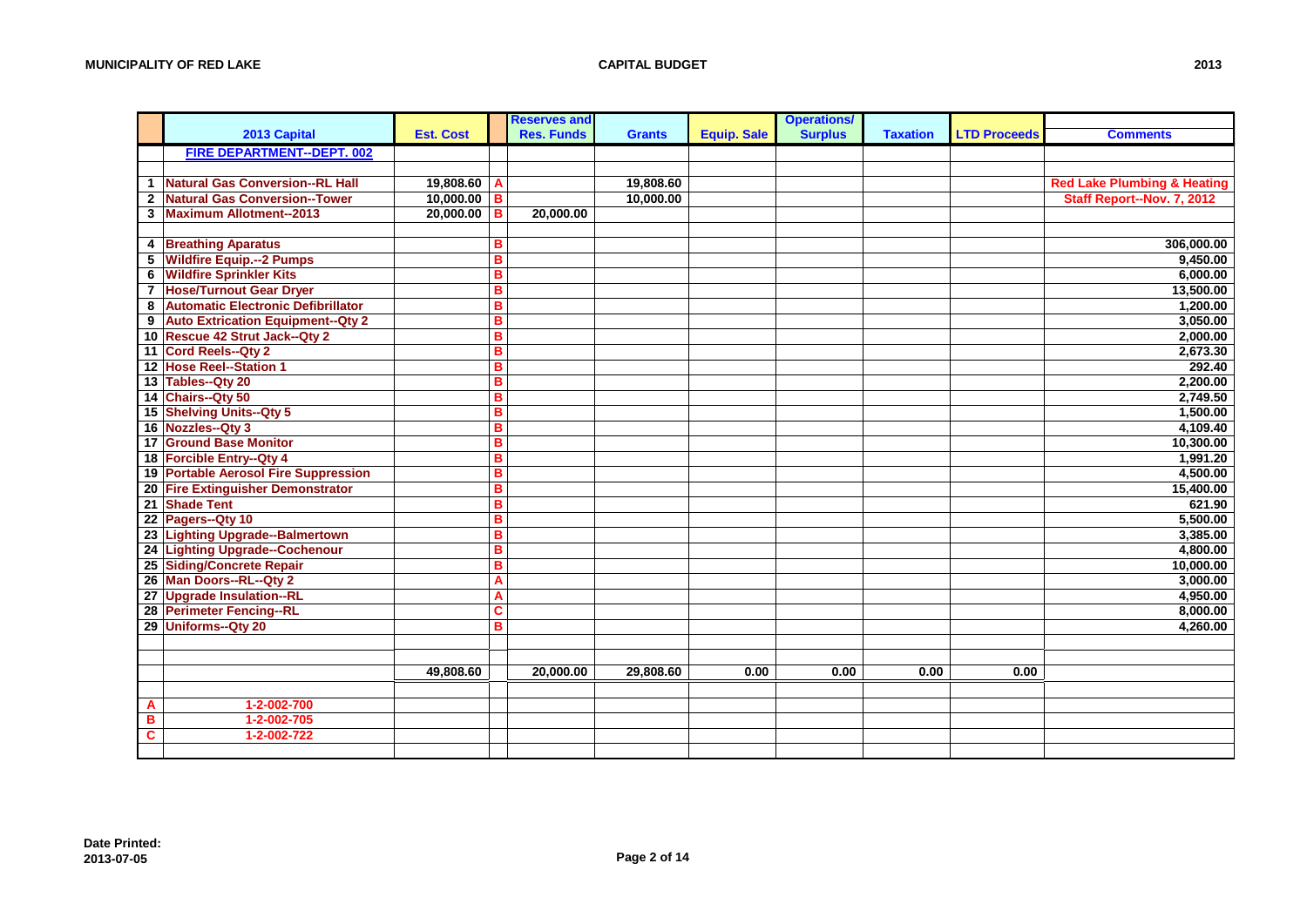|                         |                                       |                  |   | <b>Reserves and</b> |               |                    | <b>Operations/</b> |                 |                     |                                |
|-------------------------|---------------------------------------|------------------|---|---------------------|---------------|--------------------|--------------------|-----------------|---------------------|--------------------------------|
|                         | 2013 Capital                          | <b>Est. Cost</b> |   | <b>Res. Funds</b>   | <b>Grants</b> | <b>Equip. Sale</b> | <b>Surplus</b>     | <b>Taxation</b> | <b>LTD Proceeds</b> | <b>Comments</b>                |
|                         | <b>PUBLIC WORKS--DEPT. 003</b>        |                  |   |                     |               |                    |                    |                 |                     |                                |
|                         |                                       |                  |   |                     |               |                    |                    |                 |                     |                                |
|                         | <b>Portable Generator--RL Marine</b>  | 5,088.00         | A | 5,088.00            |               |                    |                    |                 |                     | Staff Report--Nov. 7, 2012     |
|                         | 2 Sidewalks                           | 50,000.00        | в | 50,000.00           |               |                    |                    |                 |                     |                                |
| 3                       | Paving                                | 50,000.00        | C | 50,000.00           |               |                    |                    |                 |                     |                                |
| 4                       | Secretary's Desk                      | 2,436.84         |   | 2.436.84            |               |                    |                    |                 |                     | Lowerv's                       |
|                         | 5 Flat Deck Conversion--'81 Chev      | 3,000.00         |   | 3,000.00            |               |                    |                    |                 |                     | <b>Knapheide Manufacturing</b> |
|                         | 6 Flat Deck Conversion--Unit #39      | 3,000.00         |   | 3,000.00            |               |                    |                    |                 |                     | <b>Knapheide Manufacturing</b> |
| $\overline{7}$          | Service Box--Unit # 20 (W/S)          | 6,500.00         |   | 6,500.00            |               |                    |                    |                 |                     | <b>Knapheide Manufacturing</b> |
| 8                       | Service Box--Unit #47 (Mechanic)      | 6,500.00         | A | 6,500.00            |               |                    |                    |                 |                     | <b>Knapheide Manufacturing</b> |
|                         | 9 Natural Gas Conversion              | 64,000.00        | D | 64,000.00           |               |                    |                    |                 |                     |                                |
|                         |                                       |                  |   |                     |               |                    |                    |                 |                     |                                |
|                         | 10 2014 KW T470 (Sander/Gravel Truck) |                  | A |                     |               |                    |                    |                 |                     | 166,336.90                     |
|                         | 11 Brush Cutter/Chipper               |                  | A |                     |               |                    |                    |                 |                     | 43,095.36                      |
|                         | 12 Caterpillar Hydraulic Thumb        |                  | A |                     |               |                    |                    |                 |                     | 13,842.41                      |
|                         | 13 Christmas Dec.--23 Lanterns        |                  | A |                     |               |                    |                    |                 |                     | 21,495.90                      |
|                         | 14 Christmas Dec.--40 Candy Canes     |                  | A |                     |               |                    |                    |                 |                     | 15,270.92                      |
|                         | 15 Christmas Dec.--46 Banners         |                  | A |                     |               |                    |                    |                 |                     | 4,517.13                       |
|                         | <b>16 Leak Detection Equipment</b>    |                  | A |                     |               |                    |                    |                 |                     | 21,872.29                      |
|                         | 17 Leica GIS Surveying/GIS Equipment  |                  | A |                     |               |                    |                    |                 |                     | 30,000.00                      |
|                         | 18 Motorola Radio Equipment           |                  | A |                     |               |                    |                    |                 |                     | 5,811.70                       |
|                         | 19 Wacker WL30 Wheel Loader           |                  | A |                     |               |                    |                    |                 |                     | 89.564.06                      |
| 20                      |                                       |                  |   |                     |               |                    |                    |                 |                     |                                |
| $\overline{21}$         |                                       |                  |   |                     |               |                    |                    |                 |                     |                                |
|                         |                                       |                  |   |                     |               |                    |                    |                 |                     |                                |
|                         |                                       | 190,524.84       |   | 190,524.84          | 0.00          | 0.00               | 0.00               | 0.00            | 0.00                |                                |
|                         |                                       |                  |   |                     |               |                    |                    |                 |                     |                                |
| A                       | 1-2-003-705                           |                  |   |                     |               |                    |                    |                 |                     |                                |
| B                       | 1-2-003-709                           |                  |   |                     |               |                    |                    |                 |                     |                                |
| $\overline{\mathbf{c}}$ | 1-2-003-706                           |                  |   |                     |               |                    |                    |                 |                     |                                |
| D                       | 1-2-003-700                           |                  |   |                     |               |                    |                    |                 |                     |                                |
|                         |                                       |                  |   |                     |               |                    |                    |                 |                     |                                |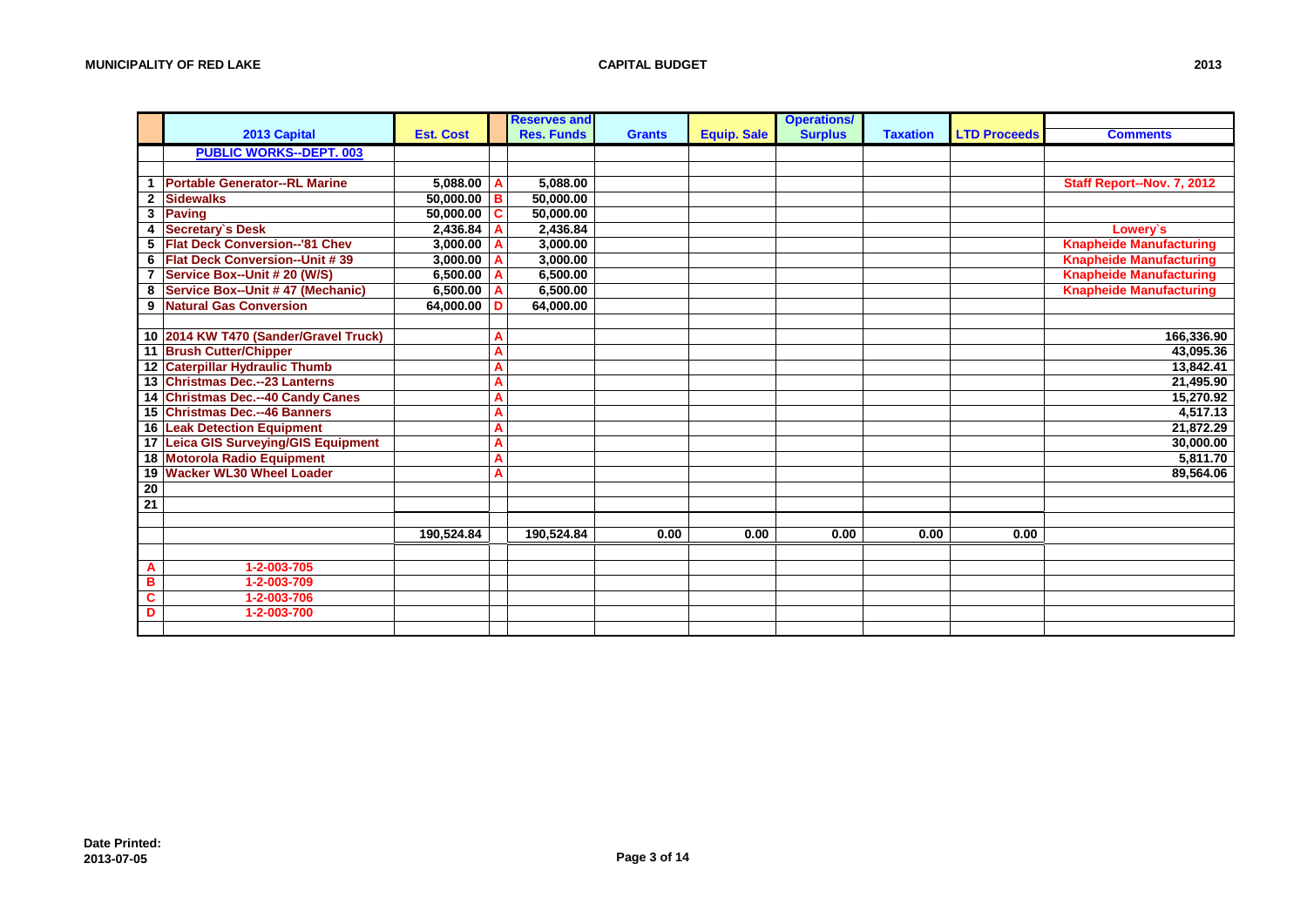|              |                                             |                  |                         | <b>Reserves and</b> |               |                    | <b>Operations/</b> |                 |                     |                                                   |
|--------------|---------------------------------------------|------------------|-------------------------|---------------------|---------------|--------------------|--------------------|-----------------|---------------------|---------------------------------------------------|
|              | 2013 Capital                                | <b>Est. Cost</b> |                         | <b>Res. Funds</b>   | <b>Grants</b> | <b>Equip. Sale</b> | <b>Surplus</b>     | <b>Taxation</b> | <b>LTD Proceeds</b> | <b>Comments</b>                                   |
|              | <b>AIRPORT--DEPT. 004</b>                   |                  |                         |                     |               |                    |                    |                 |                     |                                                   |
|              |                                             |                  |                         |                     |               |                    |                    |                 |                     |                                                   |
|              | 1 Vehicle--Runway Condition Reporting       | 25,257.40        | A                       | 25,257.40           |               |                    |                    |                 |                     | <b>Dryden GM</b>                                  |
|              | 2 Sealing/Large Crack Repair                | $20,000.00$ B    |                         | 20,000.00           |               |                    |                    |                 |                     |                                                   |
| 3            | <b>Demolition Old Terminal</b>              | 28,818.43        | в                       | 28,818.43           |               |                    |                    |                 |                     | <b>Lars Andersen Contracting</b>                  |
|              | 4 Runway and Apron Painting                 | 13,000.00        | B                       | 13,000.00           |               |                    |                    |                 |                     |                                                   |
| 5            | <b>Surface Condition Reporting</b>          | 28,034.88        | A                       |                     | 28,034.88     |                    |                    |                 |                     | <b>ACAP</b>                                       |
| 6            | <b>Convert Electric Boiler to Nat. Gas</b>  | 30,000.00        | C                       | 30,000.00           |               |                    |                    |                 |                     | Staff Report--Nov. 7, 2012                        |
| 7            | <b>Power Transfer Switch Conversion--AT</b> | 15,000.00        | C                       | 15,000.00           |               |                    |                    |                 |                     | Staff Report--Nov. 7, 2012                        |
|              | 8 Power Transfer Switch Conversion--FE      | 10,000.00        | C                       | 10,000.00           |               |                    |                    |                 |                     | Staff Report--Nov. 7, 2012                        |
|              |                                             |                  |                         |                     |               |                    |                    |                 |                     |                                                   |
|              | 9 Drainage Ditch Maintenance                |                  | в                       |                     |               |                    |                    |                 |                     | 5,000.00                                          |
|              | 10 Maintenance Garage Upgrade               |                  | $\overline{\mathbf{c}}$ |                     |               |                    |                    |                 |                     | 150,000.00                                        |
|              | 11 Back Lit Advertising                     |                  | A                       |                     |               |                    |                    |                 |                     | 1,800.00                                          |
|              | 12 Runway and Apron Painting                |                  | B                       |                     |               |                    |                    |                 |                     | 13,000.00                                         |
|              | 13 Board Room Book Shelf                    |                  | A                       |                     |               |                    |                    |                 |                     | 1,000.00                                          |
|              | 14 Polar Tread Tracks--Skid Steer           |                  | A                       |                     |               |                    |                    |                 |                     | 3,995.00                                          |
|              | 15 Defribulator                             |                  | A                       |                     |               |                    |                    |                 |                     | 2,500.00                                          |
|              | 16 Apron Expansion                          |                  | B                       |                     |               |                    |                    |                 |                     | 80,000.00                                         |
|              | 17 Display Case for ATB                     |                  | A                       |                     |               |                    |                    |                 |                     | 5,000.00                                          |
| 18           |                                             |                  |                         |                     |               |                    |                    |                 |                     |                                                   |
|              |                                             |                  |                         |                     |               |                    |                    |                 |                     |                                                   |
|              |                                             | 170,110.71       |                         | 142,075.83          | 28,034.88     | 0.00               | 0.00               | 0.00            | 0.00                |                                                   |
|              |                                             |                  |                         |                     |               |                    |                    |                 |                     |                                                   |
| A            | 1-2-004-705                                 |                  |                         |                     |               |                    |                    |                 |                     |                                                   |
| В            | 1-2-004-720                                 |                  |                         |                     |               |                    |                    |                 |                     |                                                   |
| C            | 1-2-004-700                                 |                  |                         |                     |               |                    |                    |                 |                     |                                                   |
|              |                                             |                  |                         |                     |               |                    |                    |                 |                     |                                                   |
|              | <b>CLINIC--DEPT. 005</b>                    |                  |                         |                     |               |                    |                    |                 |                     | <b>Keewatin-Aski</b>                              |
|              |                                             |                  |                         |                     |               |                    |                    |                 |                     | <b>Class "C" Estimate</b>                         |
| 1            | <b>New Building</b>                         | 3,265,830.93     | A                       |                     | 5,000,000.00  |                    |                    |                 |                     | \$309.38/ft <sup>2</sup> X 10,556 ft <sup>2</sup> |
| $\mathbf{2}$ | Geo-Thermal                                 | 446,683.80       | A                       |                     | 250,000.00    |                    |                    |                 |                     |                                                   |
| 3            | <b>Medical Appliances</b>                   | 1,000,000.00     | в                       |                     |               |                    |                    |                 |                     |                                                   |
| 4            | <b>Contingency</b>                          | 446,683.38       | A                       |                     |               |                    |                    |                 |                     | \$42.32/ft                                        |
| 5            | Non Refundable HST                          | 90,801.89        | A                       |                     |               |                    |                    |                 |                     |                                                   |
|              |                                             |                  |                         |                     |               |                    |                    |                 |                     |                                                   |
|              |                                             | 5,250,000.00     |                         | 0.00                | 5,250,000.00  | 0.00               | 0.00               | 0.00            | 0.00                |                                                   |
|              |                                             |                  |                         |                     |               |                    |                    |                 |                     |                                                   |
| A            | 1-2-005-700                                 |                  |                         |                     |               |                    |                    |                 |                     |                                                   |
| в            | 1-2-005-705                                 |                  |                         |                     |               |                    |                    |                 |                     |                                                   |
|              |                                             |                  |                         |                     |               |                    |                    |                 |                     |                                                   |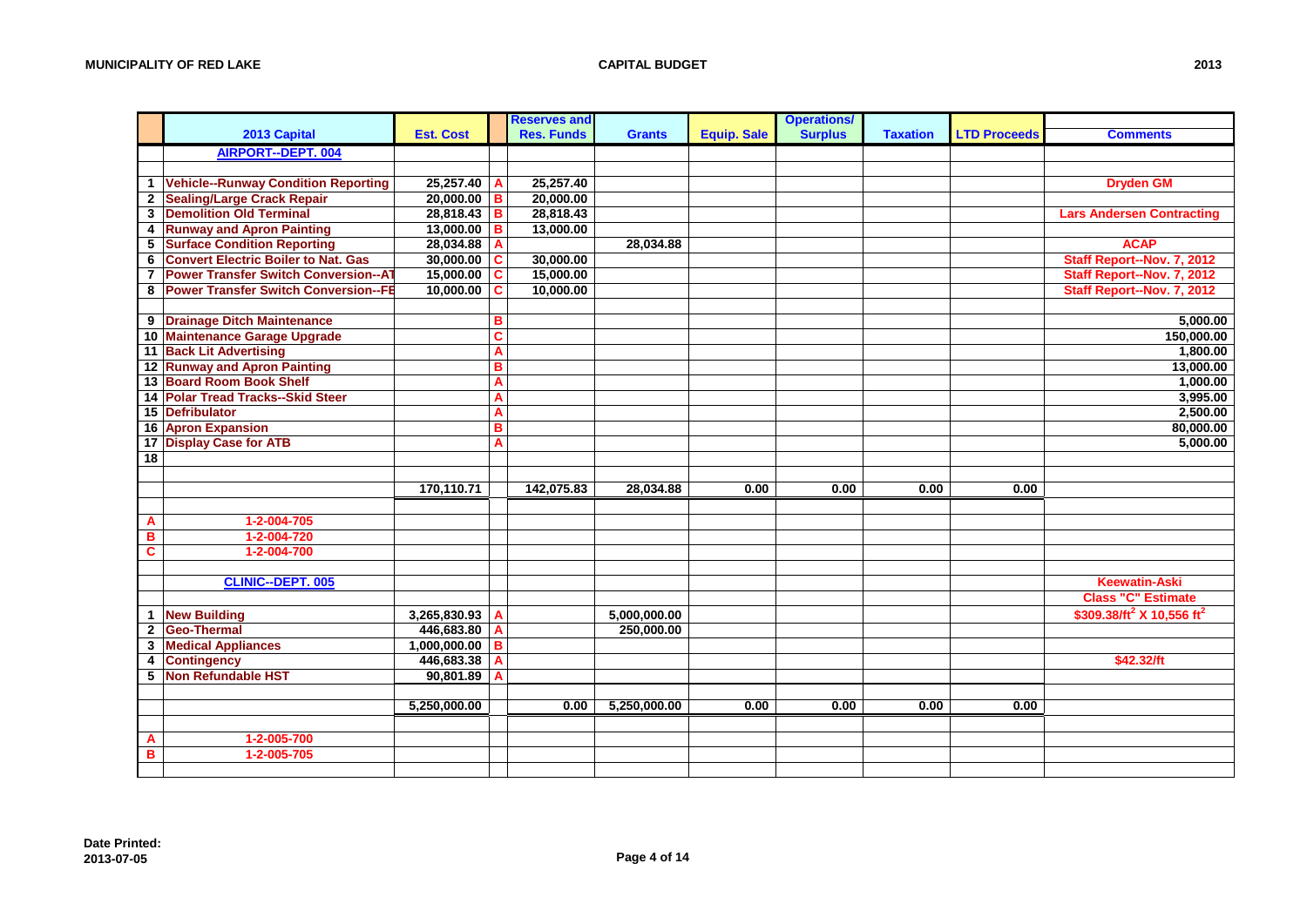|              |                                         |                  |   | <b>Reserves and</b> |               |                    | <b>Operations/</b> |                 |                     |                                        |
|--------------|-----------------------------------------|------------------|---|---------------------|---------------|--------------------|--------------------|-----------------|---------------------|----------------------------------------|
|              | 2013 Capital                            | <b>Est. Cost</b> |   | <b>Res. Funds</b>   | <b>Grants</b> | <b>Equip. Sale</b> | <b>Surplus</b>     | <b>Taxation</b> | <b>LTD Proceeds</b> | <b>Comments</b>                        |
|              | <b>COCHENOUR HALL--DEPT. 006</b>        |                  |   |                     |               |                    |                    |                 |                     |                                        |
|              |                                         |                  |   |                     |               |                    |                    |                 |                     |                                        |
|              | 1 Power Transfer Switch Conversion      | 15,000.00        | A | 15,000.00           |               |                    |                    |                 |                     | Staff Report--Nov. 7, 2012             |
| $\mathbf{2}$ | <b>Tables</b>                           |                  | B |                     |               |                    |                    |                 |                     | 1,000.00                               |
| 3            |                                         |                  |   |                     |               |                    |                    |                 |                     |                                        |
|              |                                         |                  |   |                     |               |                    |                    |                 |                     |                                        |
|              |                                         | 15,000.00        |   | 15,000.00           | 0.00          | 0.00               | 0.00               | 0.00            | 0.00                |                                        |
|              |                                         |                  |   |                     |               |                    |                    |                 |                     |                                        |
| Α            | 1-2-006-705                             |                  |   |                     |               |                    |                    |                 |                     |                                        |
|              | 1-2-006-700                             |                  |   |                     |               |                    |                    |                 |                     |                                        |
|              |                                         |                  |   |                     |               |                    |                    |                 |                     |                                        |
|              | R. L. COMM. CENTER--DEPT. 007           |                  |   |                     |               |                    |                    |                 |                     |                                        |
|              |                                         |                  |   |                     |               |                    |                    |                 |                     |                                        |
| $\mathbf{1}$ | <b>Security Camera</b>                  | 1,017.59         | A | 1,017.59            |               |                    |                    |                 |                     | <b>Fire &amp; Security Center</b>      |
| $\mathbf{2}$ | <b>Flooring</b>                         | 7,265.66         | в | 7,265.66            |               |                    |                    |                 |                     | <b>Kenora's Flooring Canada</b>        |
| 3            | <b>Power Transfer Switch Conversion</b> | 10,000.00        | B | 10,000.00           |               |                    |                    |                 |                     | Staff Report--Nov. 7, 2012             |
| 4            | <b>Natural Gas Conversion</b>           | 48,844.80        | в |                     | 48,844.80     |                    |                    |                 |                     | <b>Red Lake Plumbing &amp; Heating</b> |
| 5            | <b>Blinds</b>                           |                  | в |                     |               |                    |                    |                 |                     | 11,006.32                              |
|              |                                         |                  |   |                     |               |                    |                    |                 |                     |                                        |
|              |                                         | 67,128.05        |   | 18,283.25           | 48,844.80     | 0.00               | 0.00               | 0.00            | 0.00                |                                        |
|              |                                         |                  |   |                     |               |                    |                    |                 |                     |                                        |
| Α            | 1-2-007-705                             |                  |   |                     |               |                    |                    |                 |                     |                                        |
| в            | 1-2-007-700                             |                  |   |                     |               |                    |                    |                 |                     |                                        |
|              |                                         |                  |   |                     |               |                    |                    |                 |                     |                                        |
|              | BY-LAW--DEPT. 008                       |                  |   |                     |               |                    |                    |                 |                     |                                        |
|              |                                         |                  |   |                     |               |                    |                    |                 |                     |                                        |
| 1            | <b>Demolish Madsen Curling Rink</b>     | 26,956.22        | A | 26,956.22           |               |                    |                    |                 |                     |                                        |
| $\mathbf{2}$ | <b>Demolish Cathy's Crafty Corner</b>   | 65,838.72        |   | 65,838.72           |               |                    |                    |                 |                     |                                        |
| 3            |                                         |                  |   |                     |               |                    |                    |                 |                     |                                        |
|              |                                         |                  |   |                     |               |                    |                    |                 |                     |                                        |
|              |                                         | 92,794.94        |   | 92,794.94           | 0.00          | 0.00               | 0.00               | 0.00            | 0.00                |                                        |
|              |                                         |                  |   |                     |               |                    |                    |                 |                     |                                        |
| A            | 1-2-008-720                             |                  |   |                     |               |                    |                    |                 |                     |                                        |
|              |                                         |                  |   |                     |               |                    |                    |                 |                     |                                        |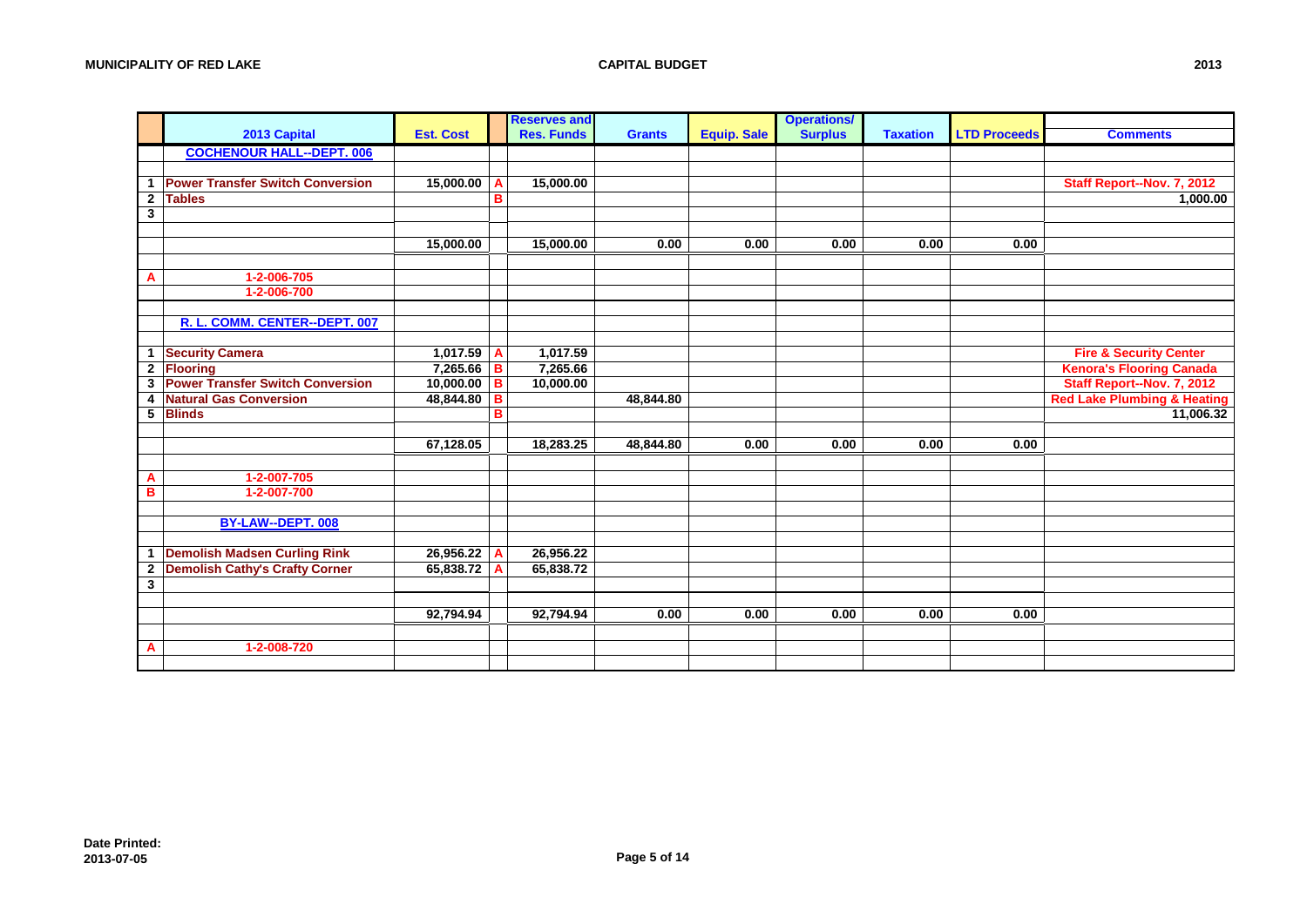|                         |                                     |                  |   | <b>Reserves and</b> |               |                    | <b>Operations/</b> |                 |                     |                 |
|-------------------------|-------------------------------------|------------------|---|---------------------|---------------|--------------------|--------------------|-----------------|---------------------|-----------------|
|                         | 2013 Capital                        | <b>Est. Cost</b> |   | <b>Res. Funds</b>   | <b>Grants</b> | <b>Equip. Sale</b> | <b>Surplus</b>     | <b>Taxation</b> | <b>LTD Proceeds</b> | <b>Comments</b> |
|                         | <b>BUILDING/PLANNING--DEPT. 009</b> |                  |   |                     |               |                    |                    |                 |                     |                 |
|                         |                                     |                  |   |                     |               |                    |                    |                 |                     |                 |
|                         | 1 Bulletin Board                    |                  | A |                     |               |                    |                    |                 |                     | 800.00          |
|                         | 2 Freight                           |                  | A |                     |               |                    |                    |                 |                     | 260.00          |
| $\overline{\mathbf{3}}$ |                                     |                  |   |                     |               |                    |                    |                 |                     |                 |
|                         |                                     |                  |   |                     |               |                    |                    |                 |                     |                 |
|                         |                                     |                  |   |                     |               |                    |                    |                 |                     |                 |
|                         |                                     | 0.00             |   | 0.00                | 0.00          | 0.00               | 0.00               | 0.00            | 0.00                |                 |
|                         |                                     |                  |   |                     |               |                    |                    |                 |                     |                 |
| A                       | 1-2-009-705                         |                  |   |                     |               |                    |                    |                 |                     |                 |
|                         |                                     |                  |   |                     |               |                    |                    |                 |                     |                 |
|                         | <b>FACILITIES--DEPT. 010</b>        |                  |   |                     |               |                    |                    |                 |                     |                 |
|                         | <b>General Equipment</b>            |                  |   |                     |               |                    |                    |                 |                     |                 |
|                         |                                     |                  |   |                     |               |                    |                    |                 |                     |                 |
| $\overline{2}$          | 1 Energy Audits                     |                  | B |                     |               |                    |                    |                 |                     | 120,840.00      |
|                         |                                     |                  |   |                     |               |                    |                    |                 |                     |                 |
|                         |                                     | 0.00             |   | 0.00                | 0.00          | 0.00               | 0.00               | 0.00            | 0.00                |                 |
|                         |                                     |                  |   |                     |               |                    |                    |                 |                     |                 |
|                         | <b>Maintenance Shop</b>             |                  |   |                     |               |                    |                    |                 |                     |                 |
|                         |                                     |                  |   |                     |               |                    |                    |                 |                     |                 |
|                         | 1 New Work Shop                     |                  |   |                     |               |                    |                    |                 |                     | 126,092.98      |
| $\overline{2}$          |                                     |                  |   |                     |               |                    |                    |                 |                     |                 |
|                         |                                     |                  |   |                     |               |                    |                    |                 |                     |                 |
|                         |                                     | 0.00             |   | 0.00                | 0.00          | 0.00               | 0.00               | 0.00            | 0.00                |                 |
|                         |                                     |                  |   |                     |               |                    |                    |                 |                     |                 |
|                         |                                     |                  |   |                     |               |                    |                    |                 |                     |                 |
|                         |                                     | 0.00             |   | 0.00                | 0.00          | 0.00               | 0.00               | 0.00            | 0.00                |                 |
|                         |                                     |                  |   |                     |               |                    |                    |                 |                     |                 |
| A                       | 1-2-010-700                         |                  |   |                     |               |                    |                    |                 |                     |                 |
| B                       | 1-2-010-730                         |                  |   |                     |               |                    |                    |                 |                     |                 |
|                         |                                     |                  |   |                     |               |                    |                    |                 |                     |                 |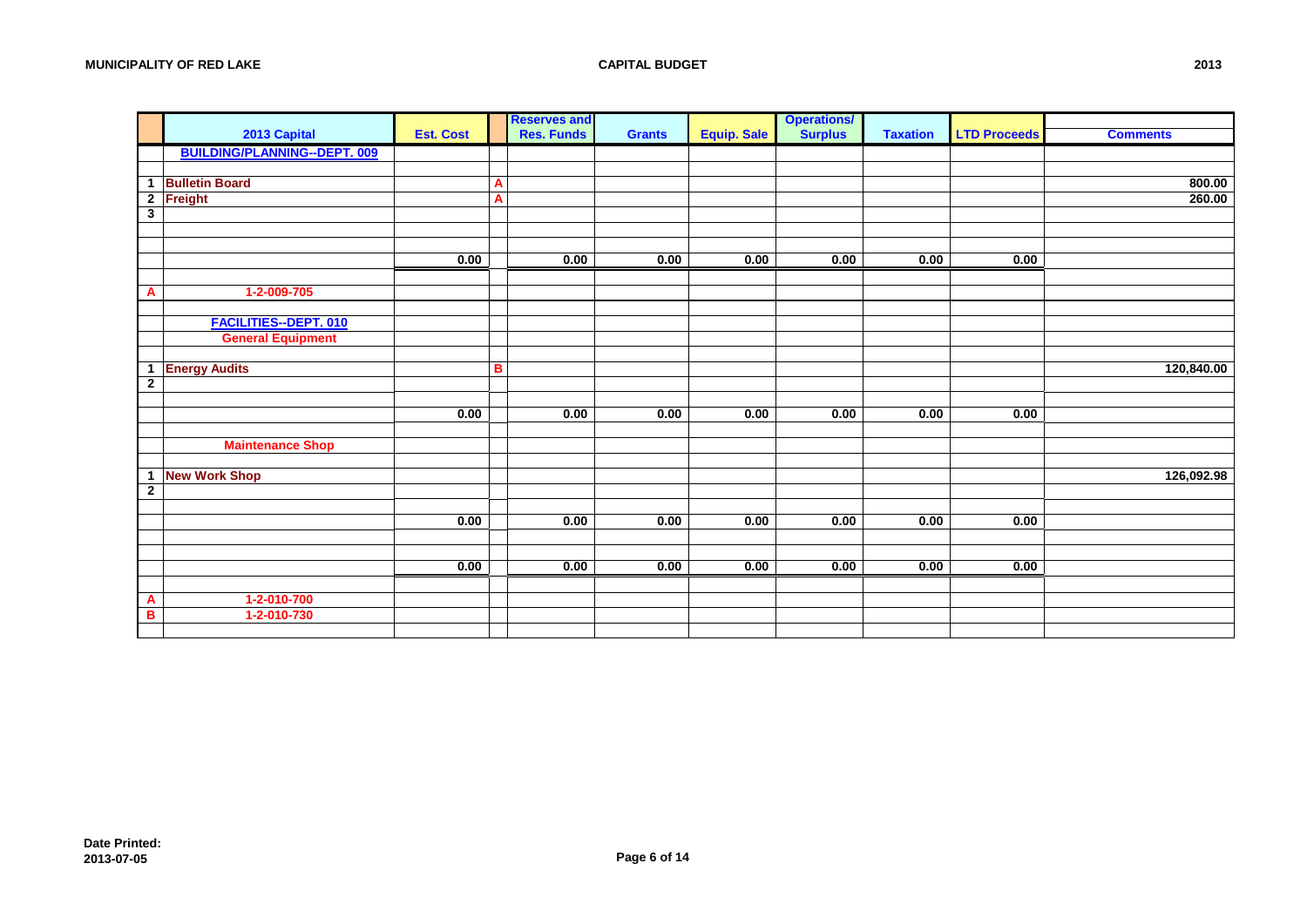|             |                                                         |                  |                | <b>Reserves and</b> |               |                    | <b>Operations/</b> |                 |                     |                                          |
|-------------|---------------------------------------------------------|------------------|----------------|---------------------|---------------|--------------------|--------------------|-----------------|---------------------|------------------------------------------|
|             | 2013 Capital                                            | <b>Est. Cost</b> |                | <b>Res. Funds</b>   | <b>Grants</b> | <b>Equip. Sale</b> | <b>Surplus</b>     | <b>Taxation</b> | <b>LTD Proceeds</b> | <b>Comments</b>                          |
|             | <b>MUNICIPAL OFFICE--DEPT. 011</b>                      |                  |                |                     |               |                    |                    |                 |                     |                                          |
|             |                                                         |                  |                |                     |               |                    |                    |                 |                     |                                          |
| 1           | <b>Heat Pump &amp; Coil Replacement</b>                 | 67,107.67        | A              | 67,107.67           |               |                    |                    |                 |                     | <b>Trane Canada Co.</b>                  |
|             | 2 Flooring--Reception Area                              |                  | A              |                     |               |                    |                    |                 |                     | 11,597.04                                |
|             | 3 Flooring--Administration Area                         |                  | A              |                     |               |                    |                    |                 |                     | 10,496.75                                |
| 4           | <b>New IT Office Construction</b>                       | 10,000.00        | $\overline{A}$ | 10,000.00           |               |                    |                    |                 |                     |                                          |
|             |                                                         |                  |                |                     |               |                    |                    |                 |                     |                                          |
|             |                                                         |                  |                |                     |               |                    |                    |                 |                     |                                          |
|             |                                                         | 77,107.67        |                | 77,107.67           | 0.00          | 0.00               | 0.00               | 0.00            | 0.00                |                                          |
|             |                                                         |                  |                |                     |               |                    |                    |                 |                     |                                          |
|             | ** \$91,855 spent in 2010 on Geo-Thermal in Town Office |                  |                |                     |               |                    |                    |                 |                     |                                          |
|             |                                                         |                  |                |                     |               |                    |                    |                 |                     |                                          |
| A           | 1-2-011-700                                             |                  |                |                     |               |                    |                    |                 |                     |                                          |
|             |                                                         |                  |                |                     |               |                    |                    |                 |                     |                                          |
|             | <b>WATER TREATMENT PLANT--DEPT. 012</b>                 |                  |                |                     |               |                    |                    |                 |                     |                                          |
|             |                                                         |                  |                |                     |               |                    |                    |                 |                     |                                          |
| 1           | <b>Leak Detection</b>                                   |                  |                |                     |               |                    |                    |                 |                     | 100,000.00                               |
| $\mathbf 2$ |                                                         |                  |                |                     |               |                    |                    |                 |                     |                                          |
|             |                                                         |                  |                |                     |               |                    |                    |                 |                     |                                          |
|             |                                                         | 0.00             |                | 0.00                | 0.00          | 0.00               | 0.00               | 0.00            | 0.00                |                                          |
|             |                                                         |                  |                |                     |               |                    |                    |                 |                     |                                          |
|             | 1-2-012-730                                             |                  |                |                     |               |                    |                    |                 |                     |                                          |
|             |                                                         |                  |                |                     |               |                    |                    |                 |                     |                                          |
|             | ARENA--DEPT. 013                                        |                  |                |                     |               |                    |                    |                 |                     |                                          |
|             |                                                         |                  |                |                     |               |                    |                    |                 |                     |                                          |
| 1           | Mark IVSelf Propelled Ice Painter                       | 8,707.60         | A              | 8,707.60            |               |                    |                    |                 |                     | <b>I.C.E. Marketing &amp; Consulting</b> |
| $\mathbf 2$ | <b>Conti Blade Changing Assistant</b>                   | 2,711.90         | A              | 2,711.90            |               |                    |                    |                 |                     | Zamboni Company Ltd.                     |
| 3           | Olympia Lazer Ice Levelling System                      |                  | A              |                     |               |                    |                    |                 |                     | 21,369.60                                |
| 4           | <b>Chariot iScrub 20X Floor Scrubber</b>                |                  | A              |                     |               |                    |                    |                 |                     | 8,242.56                                 |
|             |                                                         |                  |                |                     |               |                    |                    |                 |                     |                                          |
|             |                                                         | 11,419.50        |                | 11,419.50           | 0.00          | 0.00               | 0.00               | 0.00            | 0.00                |                                          |
|             |                                                         |                  |                |                     |               |                    |                    |                 |                     |                                          |
| A           | 1-2-013-705                                             |                  |                |                     |               |                    |                    |                 |                     |                                          |
|             |                                                         |                  |                |                     |               |                    |                    |                 |                     |                                          |
|             |                                                         |                  |                |                     |               |                    |                    |                 |                     |                                          |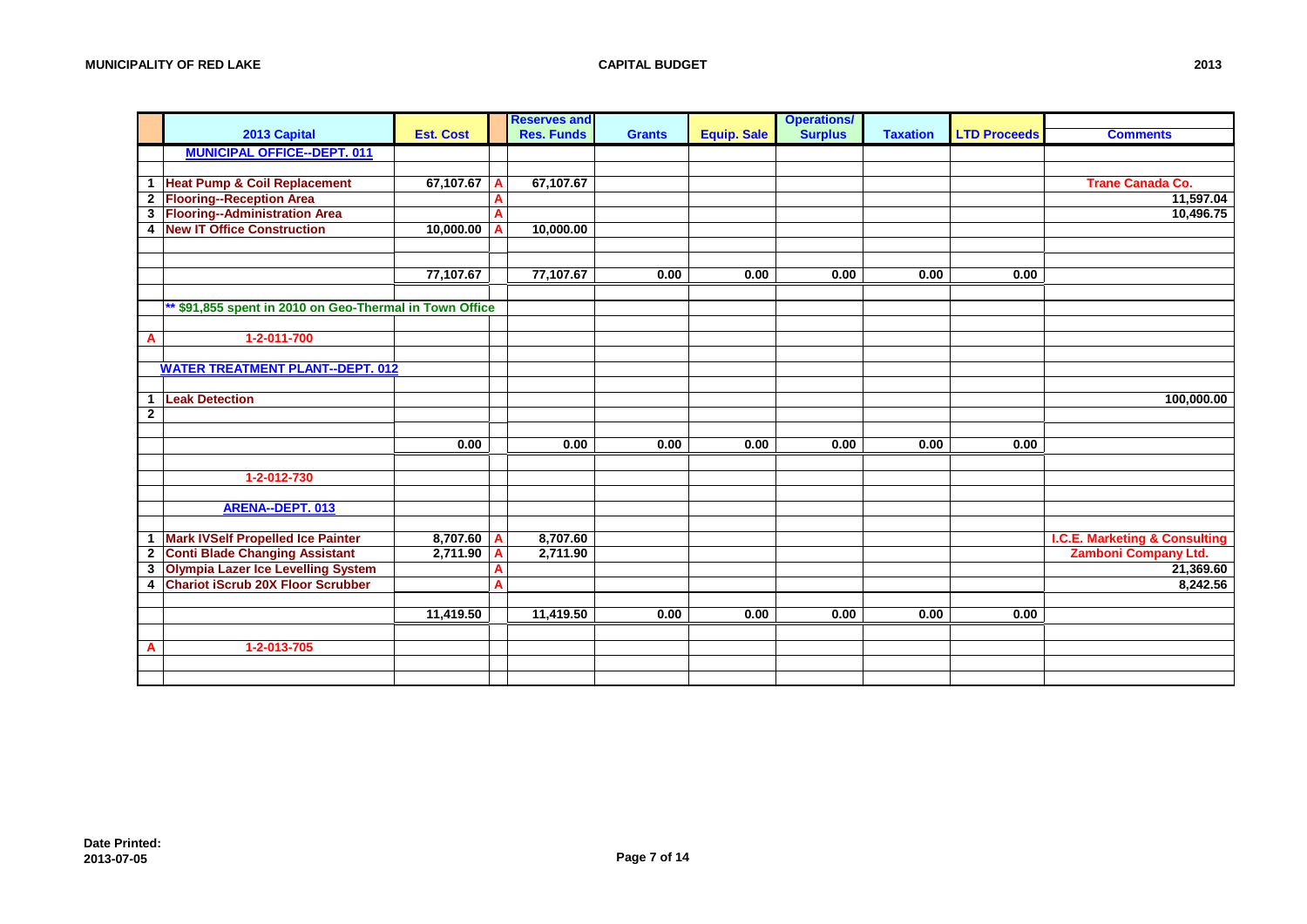|                |                                       |                  |   | <b>Reserves and</b> |               |                    | <b>Operations/</b> |                 |                     |                                        |
|----------------|---------------------------------------|------------------|---|---------------------|---------------|--------------------|--------------------|-----------------|---------------------|----------------------------------------|
|                | 2013 Capital                          | <b>Est. Cost</b> |   | <b>Res. Funds</b>   | <b>Grants</b> | <b>Equip. Sale</b> | <b>Surplus</b>     | <b>Taxation</b> | <b>LTD Proceeds</b> | <b>Comments</b>                        |
|                | <b>WASTE DISPOSAL SITE--DEPT. 014</b> |                  |   |                     |               |                    |                    |                 |                     |                                        |
|                |                                       |                  |   |                     |               |                    |                    |                 |                     |                                        |
| 1              |                                       |                  |   |                     |               |                    |                    |                 |                     |                                        |
| $\overline{2}$ |                                       |                  |   |                     |               |                    |                    |                 |                     |                                        |
|                |                                       |                  |   |                     |               |                    |                    |                 |                     |                                        |
|                |                                       | 0.00             |   | 0.00                | 0.00          | 0.00               | 0.00               | 0.00            | 0.00                |                                        |
|                |                                       |                  |   |                     |               |                    |                    |                 |                     |                                        |
|                | <b>RECYCLING--DEPT. 015</b>           |                  |   |                     |               |                    |                    |                 |                     |                                        |
|                |                                       |                  |   |                     |               |                    |                    |                 |                     |                                        |
| $\mathbf{1}$   |                                       |                  |   |                     |               |                    |                    |                 |                     |                                        |
| $\overline{2}$ |                                       |                  |   |                     |               |                    |                    |                 |                     |                                        |
|                |                                       |                  |   |                     |               |                    |                    |                 |                     |                                        |
|                |                                       | 0.00             |   | 0.00                | 0.00          | 0.00               | 0.00               | 0.00            | 0.00                |                                        |
|                |                                       |                  |   |                     |               |                    |                    |                 |                     |                                        |
|                |                                       |                  |   |                     |               |                    |                    |                 |                     |                                        |
|                | DOCKS--DEPT. 016                      |                  |   |                     |               |                    |                    |                 |                     |                                        |
|                |                                       |                  |   |                     |               |                    |                    |                 |                     |                                        |
|                | 1 Government Docks                    |                  | A |                     |               |                    |                    |                 |                     | 73,267.20                              |
| 2 <sup>1</sup> | <b>Town Square Dock</b>               |                  | A |                     |               |                    |                    |                 |                     | 28,492.80                              |
|                |                                       |                  |   |                     |               |                    |                    |                 |                     |                                        |
|                |                                       | 0.00             |   | 0.00                | 0.00          | 0.00               | 0.00               | 0.00            | 0.00                |                                        |
|                |                                       |                  |   |                     |               |                    |                    |                 |                     |                                        |
| A              | 1-2-016-705                           |                  |   |                     |               |                    |                    |                 |                     |                                        |
|                |                                       |                  |   |                     |               |                    |                    |                 |                     |                                        |
|                | <b>HERITAGE CENTER--DEPT. 017</b>     |                  |   |                     |               |                    |                    |                 |                     |                                        |
|                |                                       |                  |   |                     |               |                    |                    |                 |                     |                                        |
|                | 1 Natural Gas Conversion              | 49,362.76        | A | 49,362.76           |               |                    |                    |                 |                     | <b>Red Lake Plumbing &amp; Heating</b> |
| $\mathbf{2}$   |                                       |                  |   |                     |               |                    |                    |                 |                     |                                        |
|                |                                       |                  |   |                     |               |                    |                    |                 |                     |                                        |
|                |                                       | 49,362.76        |   | 49,362.76           | 0.00          | 0.00               | 0.00               | 0.00            | 0.00                |                                        |
|                |                                       |                  |   |                     |               |                    |                    |                 |                     |                                        |
| Α              | 1-2-017-700                           |                  |   |                     |               |                    |                    |                 |                     |                                        |
|                |                                       |                  |   |                     |               |                    |                    |                 |                     |                                        |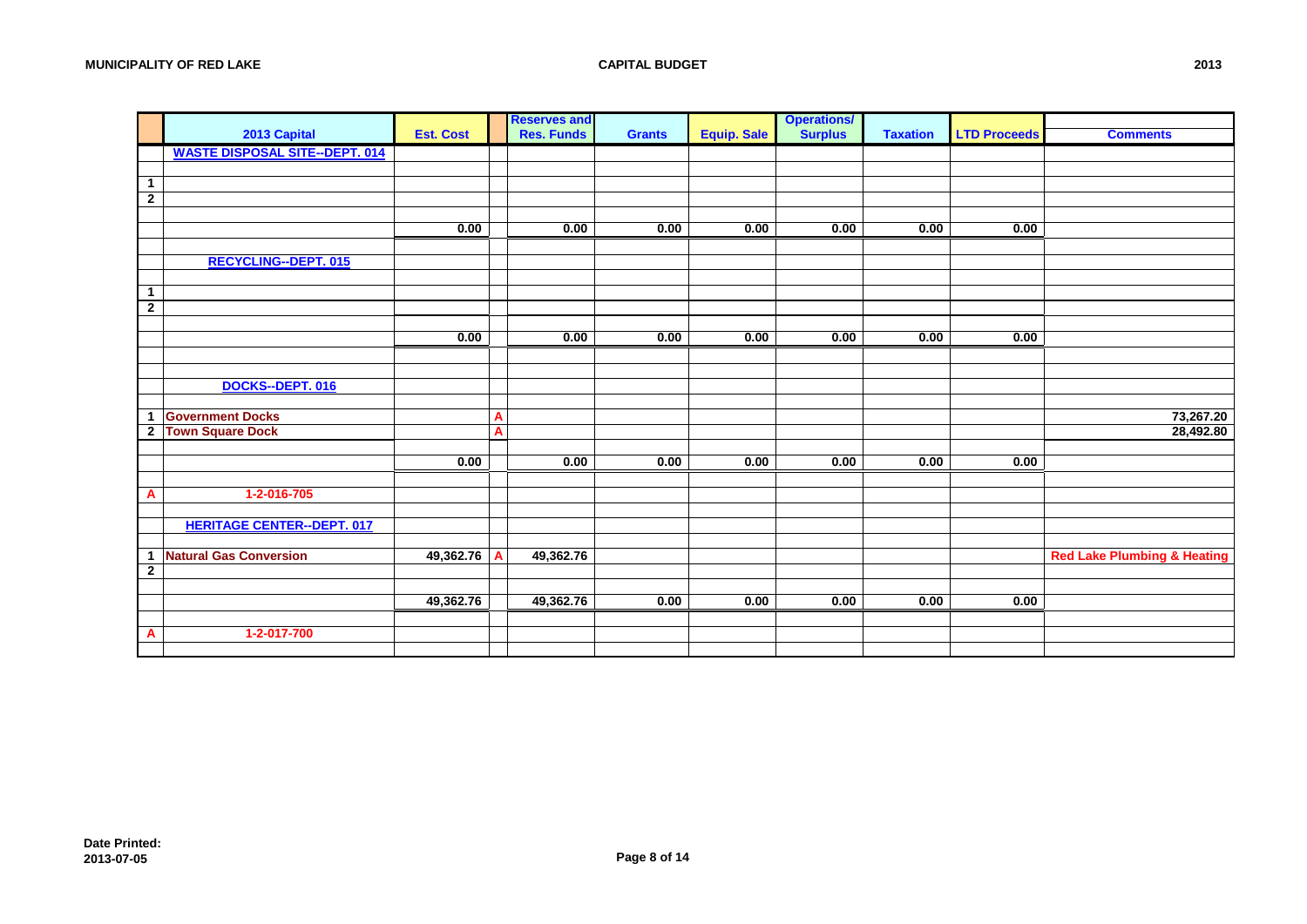|                         |                              |                  |   | <b>Reserves and<br/>Res. Funds</b> |               |                    | <b>Operations/</b><br><b>Surplus</b> |                 |                     |                                        |
|-------------------------|------------------------------|------------------|---|------------------------------------|---------------|--------------------|--------------------------------------|-----------------|---------------------|----------------------------------------|
|                         | 2013 Capital                 | <b>Est. Cost</b> |   |                                    | <b>Grants</b> | <b>Equip. Sale</b> |                                      | <b>Taxation</b> | <b>LTD Proceeds</b> | <b>Comments</b>                        |
|                         | LIBRARY--DEPT. 018           |                  |   |                                    |               |                    |                                      |                 |                     |                                        |
|                         |                              |                  |   |                                    |               |                    |                                      |                 |                     |                                        |
|                         | 1 Natural Gas Conversion--BT | 14,093.76        | A | 14,093.76                          |               |                    |                                      |                 |                     | <b>Red Lake Plumbing &amp; Heating</b> |
| $\overline{2}$          |                              |                  |   |                                    |               |                    |                                      |                 |                     |                                        |
|                         |                              |                  |   |                                    |               |                    |                                      |                 |                     |                                        |
|                         |                              | 14,093.76        |   | 14,093.76                          | 0.00          | 0.00               | 0.00                                 | 0.00            | 0.00                |                                        |
|                         |                              |                  |   |                                    |               |                    |                                      |                 |                     |                                        |
| A                       | 1-2-018-700                  |                  |   |                                    |               |                    |                                      |                 |                     |                                        |
|                         | FERRY--DEPT. 019             |                  |   |                                    |               |                    |                                      |                 |                     |                                        |
|                         |                              |                  |   |                                    |               |                    |                                      |                 |                     |                                        |
| $\mathbf{1}$            |                              |                  |   |                                    |               |                    |                                      |                 |                     |                                        |
| $\overline{2}$          |                              |                  |   |                                    |               |                    |                                      |                 |                     |                                        |
|                         |                              |                  |   |                                    |               |                    |                                      |                 |                     |                                        |
|                         |                              | 0.00             |   | 0.00                               | 0.00          | 0.00               | 0.00                                 | 0.00            | 0.00                |                                        |
|                         |                              |                  |   |                                    |               |                    |                                      |                 |                     |                                        |
|                         |                              |                  |   |                                    |               |                    |                                      |                 |                     |                                        |
|                         | <b>BEACHES--DEPT. 020</b>    |                  |   |                                    |               |                    |                                      |                 |                     |                                        |
|                         |                              |                  |   |                                    |               |                    |                                      |                 |                     |                                        |
|                         | 1 Rahill Washrooms           | 15,814.52        | A | 15,814.52                          |               |                    |                                      |                 |                     |                                        |
| $\overline{2}$          |                              |                  |   |                                    |               |                    |                                      |                 |                     |                                        |
| $\overline{\mathbf{3}}$ |                              |                  |   |                                    |               |                    |                                      |                 |                     |                                        |
|                         |                              |                  |   |                                    |               |                    |                                      |                 |                     |                                        |
|                         |                              | 15,814.52        |   | 15,814.52                          | 0.00          | 0.00               | 0.00                                 | 0.00            | 0.00                |                                        |
|                         |                              |                  |   |                                    |               |                    |                                      |                 |                     |                                        |
|                         | 1-2-020-700                  |                  |   |                                    |               |                    |                                      |                 |                     |                                        |
|                         | <b>BALLFIELDS--DEPT. 022</b> |                  |   |                                    |               |                    |                                      |                 |                     |                                        |
|                         |                              |                  |   |                                    |               |                    |                                      |                 |                     |                                        |
| $\mathbf{1}$            |                              |                  |   |                                    |               |                    |                                      |                 |                     |                                        |
| $\overline{2}$          |                              |                  |   |                                    |               |                    |                                      |                 |                     |                                        |
|                         |                              |                  |   |                                    |               |                    |                                      |                 |                     |                                        |
|                         |                              | 0.00             |   | 0.00                               | 0.00          | 0.00               | 0.00                                 | 0.00            | 0.00                |                                        |
|                         |                              |                  |   |                                    |               |                    |                                      |                 |                     |                                        |
|                         | RINKS--DEPT. 023             |                  |   |                                    |               |                    |                                      |                 |                     |                                        |
|                         |                              |                  |   |                                    |               |                    |                                      |                 |                     |                                        |
| $\mathbf{1}$            |                              |                  |   |                                    |               |                    |                                      |                 |                     |                                        |
| $\overline{2}$          |                              |                  |   |                                    |               |                    |                                      |                 |                     |                                        |
|                         |                              |                  |   |                                    |               |                    |                                      |                 |                     |                                        |
|                         |                              | 0.00             |   | 0.00                               | 0.00          | 0.00               | 0.00                                 | 0.00            | 0.00                |                                        |
|                         |                              |                  |   |                                    |               |                    |                                      |                 |                     |                                        |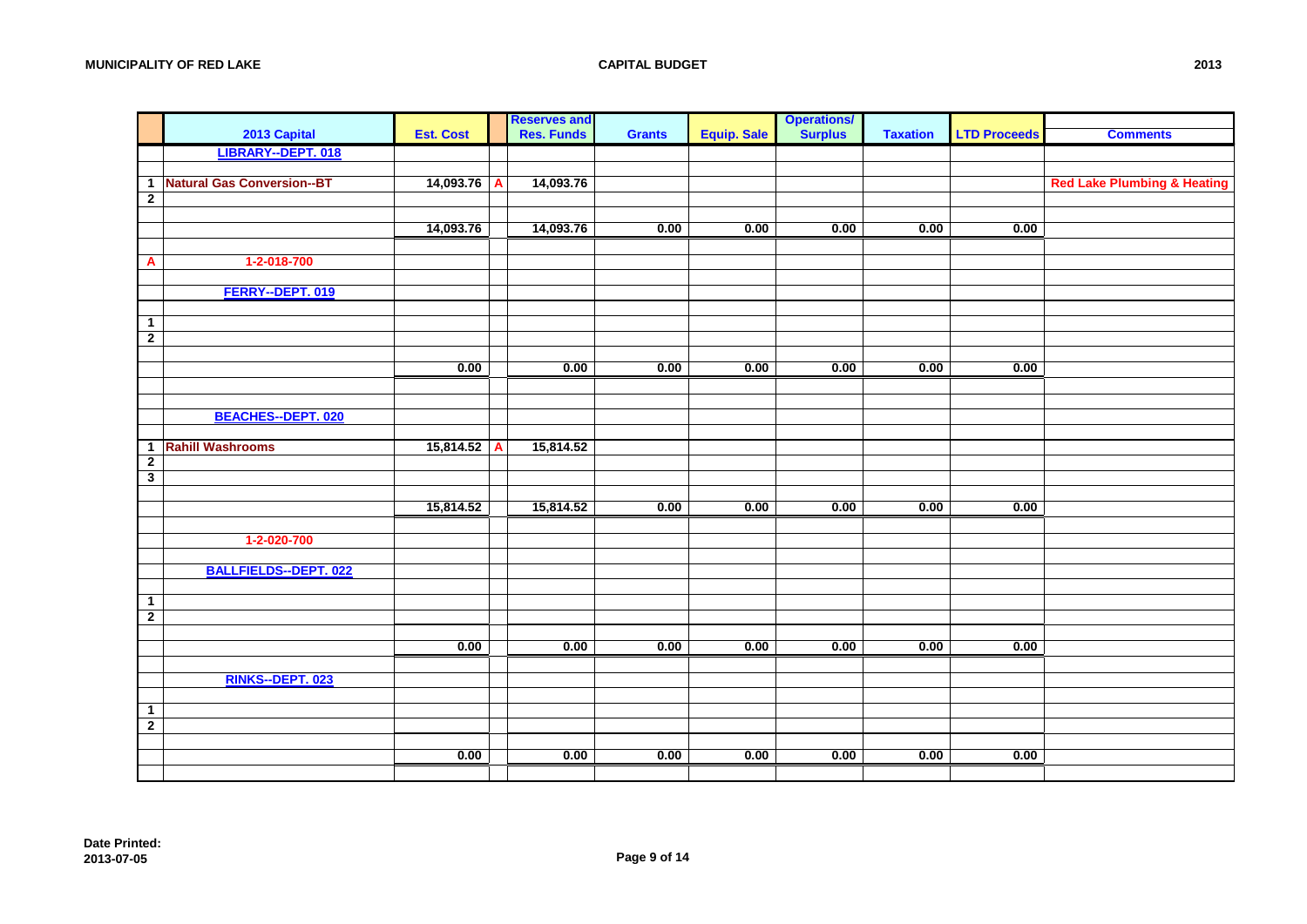|                   |                                        |                  |   | <b>Reserves and</b> |               |                    | <b>Operations/</b> |                 |                     |                                   |
|-------------------|----------------------------------------|------------------|---|---------------------|---------------|--------------------|--------------------|-----------------|---------------------|-----------------------------------|
|                   | 2013 Capital                           | <b>Est. Cost</b> |   | <b>Res. Funds</b>   | <b>Grants</b> | <b>Equip. Sale</b> | <b>Surplus</b>     | <b>Taxation</b> | <b>LTD Proceeds</b> | <b>Comments</b>                   |
|                   | PARKS--DEPT. 024                       |                  |   |                     |               |                    |                    |                 |                     |                                   |
|                   |                                        |                  |   |                     |               |                    |                    |                 |                     |                                   |
|                   | 1 Security Camera                      | 4,375.68         |   | 4,375.68            |               |                    |                    |                 |                     | <b>Fire &amp; Security Center</b> |
|                   | 2 Playground Equipment **              |                  | A |                     |               |                    |                    |                 |                     | 19,757.72                         |
|                   | 3 Polaris Ranger 400                   |                  | A |                     |               |                    |                    |                 |                     | 10,663.78                         |
| 4                 | <b>Stage Cover</b>                     |                  | A |                     |               |                    |                    |                 |                     | 29,282.71                         |
| $5\overline{)}$   |                                        |                  |   |                     |               |                    |                    |                 |                     |                                   |
|                   |                                        |                  |   |                     |               |                    |                    |                 |                     |                                   |
|                   |                                        | 4,375.68         |   | 4,375.68            | 0.00          | 0.00               | 0.00               | 0.00            | 0.00                |                                   |
|                   |                                        |                  |   |                     |               |                    |                    |                 |                     |                                   |
| A                 | 1-2-024-705                            |                  |   |                     |               |                    |                    |                 |                     |                                   |
|                   | ** Union Gas Donatin Add On            |                  |   |                     |               |                    |                    |                 |                     |                                   |
|                   |                                        |                  |   |                     |               |                    |                    |                 |                     |                                   |
|                   | <b>SANITARY SEWER--DEPT. 025</b>       |                  |   |                     |               |                    |                    |                 |                     |                                   |
|                   |                                        |                  |   |                     |               |                    |                    |                 |                     |                                   |
| $\mathbf{1}$      | <b>Stationery Generator Conversion</b> | 30,000.00        |   | 30,000.00           |               |                    |                    |                 |                     | Staff Report--Nov. 7, 2012        |
| $\mathbf{2}$<br>3 |                                        |                  |   |                     |               |                    |                    |                 |                     |                                   |
|                   |                                        |                  |   |                     |               |                    |                    |                 |                     |                                   |
|                   |                                        | 30,000.00        |   | 30,000.00           | 0.00          | 0.00               | 0.00               | 0.00            | 0.00                |                                   |
|                   |                                        |                  |   |                     |               |                    |                    |                 |                     |                                   |
| A                 | 1-2-025-705                            |                  |   |                     |               |                    |                    |                 |                     |                                   |
|                   |                                        |                  |   |                     |               |                    |                    |                 |                     |                                   |
|                   | <b>CEMETERY--DEPT. 030</b>             |                  |   |                     |               |                    |                    |                 |                     |                                   |
|                   |                                        |                  |   |                     |               |                    |                    |                 |                     |                                   |
| 1                 | <b>Weed Control</b>                    | 2,500.00         |   | 2,500.00            |               |                    |                    |                 |                     | <b>Product Only</b>               |
| $\mathbf{2}$      |                                        |                  |   |                     |               |                    |                    |                 |                     |                                   |
|                   |                                        |                  |   |                     |               |                    |                    |                 |                     |                                   |
|                   |                                        | 2,500.00         |   | 2,500.00            | 0.00          | 0.00               | 0.00               | 0.00            | 0.00                |                                   |
|                   |                                        |                  |   |                     |               |                    |                    |                 |                     |                                   |
|                   | 1-2-030-720                            |                  |   |                     |               |                    |                    |                 |                     |                                   |
|                   |                                        |                  |   |                     |               |                    |                    |                 |                     |                                   |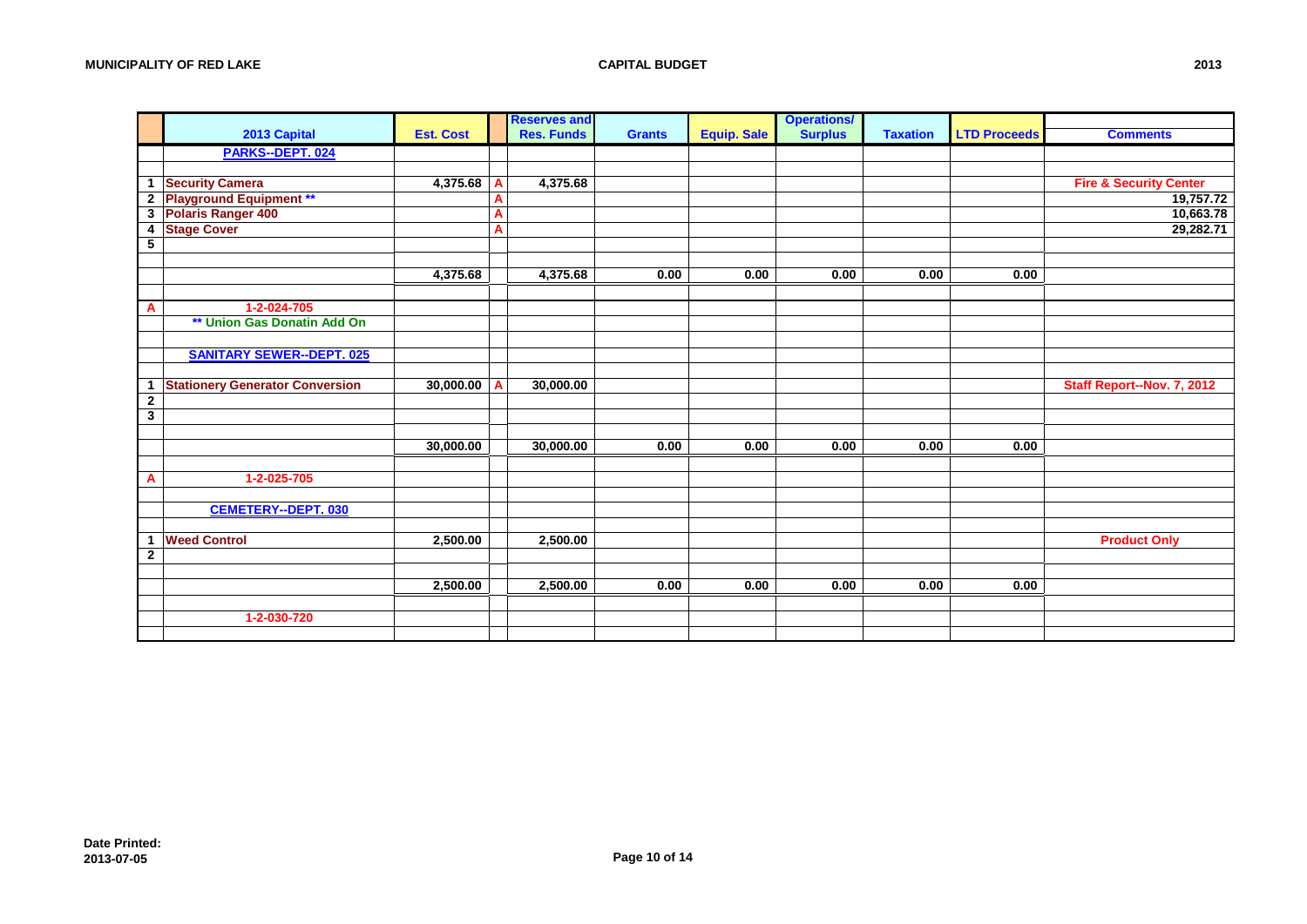|                |                                          |                  |   | <b>Reserves and</b> |               |                    | <b>Operations/</b> |                 |                     |                                   |
|----------------|------------------------------------------|------------------|---|---------------------|---------------|--------------------|--------------------|-----------------|---------------------|-----------------------------------|
|                | 2013 Capital                             | <b>Est. Cost</b> |   | <b>Res. Funds</b>   | <b>Grants</b> | <b>Equip. Sale</b> | <b>Surplus</b>     | <b>Taxation</b> | <b>LTD Proceeds</b> | <b>Comments</b>                   |
|                | <b>RECREATION--DEPT. 040</b>             |                  |   |                     |               |                    |                    |                 |                     |                                   |
|                |                                          |                  |   |                     |               |                    |                    |                 |                     |                                   |
|                | 1 Refrigerator                           | 2,500.00         | А | 2,500.00            |               |                    |                    |                 |                     |                                   |
|                | 1 Freight                                | 400.00           | A | 400.00              |               |                    |                    |                 |                     |                                   |
|                | 2 2 X Star Trac E-TRxi Treadmill         | 15,226.69        | A | 15,226.69           |               |                    |                    |                 |                     | <b>Pulse Fitness Systems Inc.</b> |
|                | 3 2 X Star Trac E-CTi Total Body Trainer | 12,011.08        | A | 12,011.08           |               |                    |                    |                 |                     | <b>Pulse Fitness Systems Inc.</b> |
|                | 4 Star Trac e Spinner 7200 Touch Screen  |                  | A |                     |               |                    |                    |                 |                     | 4,535.10                          |
|                | 5 JACLAD Jacobs Ladder                   |                  | Α |                     |               |                    |                    |                 |                     | 4,784.41                          |
|                |                                          |                  |   |                     |               |                    |                    |                 |                     |                                   |
|                |                                          | 30,137.77        |   | 30,137.77           | 0.00          | 0.00               | 0.00               | 0.00            | 0.00                |                                   |
|                |                                          |                  |   |                     |               |                    |                    |                 |                     |                                   |
| A              | 1-2-040-705                              |                  |   |                     |               |                    |                    |                 |                     |                                   |
|                |                                          |                  |   |                     |               |                    |                    |                 |                     |                                   |
|                | DOG POUND--DEPT. 050                     |                  |   |                     |               |                    |                    |                 |                     |                                   |
|                |                                          |                  |   |                     |               |                    |                    |                 |                     |                                   |
| $\mathbf{1}$   |                                          |                  |   |                     |               |                    |                    |                 |                     |                                   |
| $\overline{2}$ |                                          |                  |   |                     |               |                    |                    |                 |                     |                                   |
|                |                                          |                  |   |                     |               |                    |                    |                 |                     |                                   |
|                |                                          | 0.00             |   | 0.00                | 0.00          | 0.00               | 0.00               | 0.00            | 0.00                |                                   |
|                |                                          |                  |   |                     |               |                    |                    |                 |                     |                                   |
|                | <b>DAY CARE--DEPT. 060</b>               |                  |   |                     |               |                    |                    |                 |                     |                                   |
|                |                                          |                  |   |                     |               |                    |                    |                 |                     |                                   |
|                | 1 8' X 12' Storage Shed                  | 2,500.00         | A | 2,500.00            |               |                    |                    |                 |                     |                                   |
|                | 2 Bikes, Trikes, Scooters--BT            | 1,200.00         | B | 1,200.00            |               |                    |                    |                 |                     |                                   |
|                | 3 Bikes, Trikes, Scooters--RL            |                  | в |                     |               |                    |                    |                 |                     | 1,200.00                          |
|                | 4 Toddler Play Structure                 |                  | B |                     |               |                    |                    |                 |                     | 329.00                            |
|                |                                          |                  |   |                     |               |                    |                    |                 |                     |                                   |
|                |                                          | 3,700.00         |   | 3,700.00            | 0.00          | 0.00               | 0.00               | 0.00            | 0.00                |                                   |
|                |                                          |                  |   |                     |               |                    |                    |                 |                     |                                   |
|                | 1-2-060-700                              |                  |   |                     |               |                    |                    |                 |                     |                                   |
|                | 1-2-060-705                              |                  |   |                     |               |                    |                    |                 |                     |                                   |
|                |                                          |                  |   |                     |               |                    |                    |                 |                     |                                   |
|                | <b>ECONOMIC DEVELOPMENT--DEPT. 070</b>   |                  |   |                     |               |                    |                    |                 |                     |                                   |
|                |                                          |                  |   |                     |               |                    |                    |                 |                     |                                   |
| $\mathbf{1}$   |                                          |                  |   |                     |               |                    |                    |                 |                     |                                   |
| $\overline{2}$ |                                          |                  |   |                     |               |                    |                    |                 |                     |                                   |
|                |                                          |                  |   |                     |               |                    |                    |                 |                     |                                   |
|                |                                          | 0.00             |   | 0.00                | 0.00          | 0.00               | 0.00               | 0.00            | 0.00                |                                   |
|                |                                          |                  |   |                     |               |                    |                    |                 |                     |                                   |
|                |                                          |                  |   |                     |               |                    |                    |                 |                     |                                   |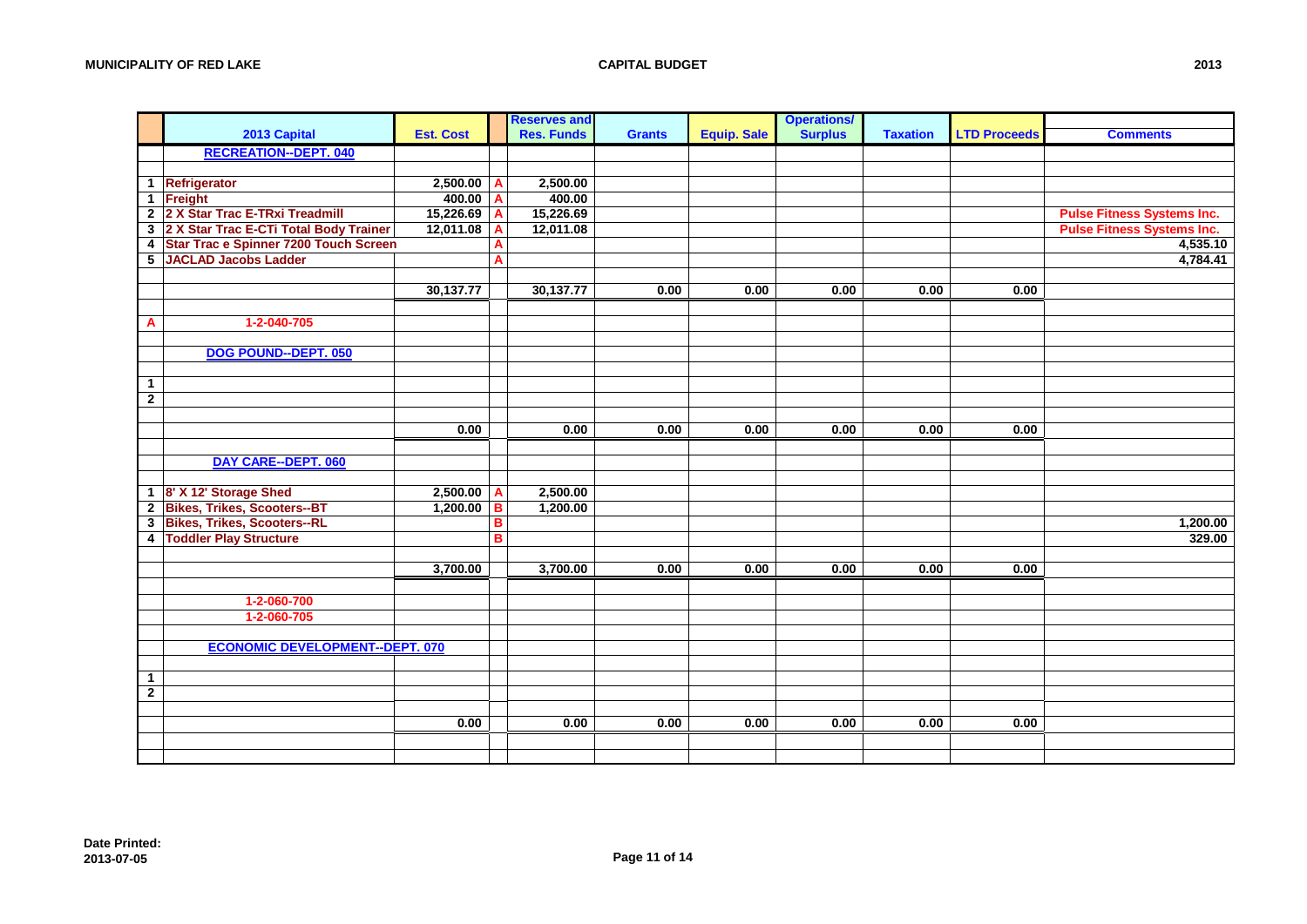|                         |                                   |                  |                         | <b>Reserves and</b> |               |                    | <b>Operations/</b> |                 |                     |                  |
|-------------------------|-----------------------------------|------------------|-------------------------|---------------------|---------------|--------------------|--------------------|-----------------|---------------------|------------------|
|                         | 2013 Capital                      | <b>Est. Cost</b> |                         | <b>Res. Funds</b>   | <b>Grants</b> | <b>Equip. Sale</b> | <b>Surplus</b>     | <b>Taxation</b> | <b>LTD Proceeds</b> | <b>Comments</b>  |
|                         | <b>NATURAL GAS--DEPT. 071</b>     |                  |                         |                     |               |                    |                    |                 |                     |                  |
|                         |                                   |                  |                         |                     |               |                    |                    |                 |                     |                  |
| -1                      | Phase II Year #1                  | 187,500.00       | A                       |                     | 187,500.00    |                    |                    |                 |                     | <b>Gas Tax</b>   |
| 1                       | <b>Non Refundable HST</b>         | 3,300.00         | A                       |                     | 3,300.00      |                    |                    |                 |                     | <b>Gas Tax</b>   |
| $\mathbf{2}$            |                                   |                  |                         |                     |               |                    |                    |                 |                     |                  |
|                         |                                   |                  |                         |                     |               |                    |                    |                 |                     |                  |
|                         |                                   | 190,800.00       |                         | 0.00                | 190,800.00    | 0.00               | 0.00               | 0.00            | 0.00                |                  |
|                         |                                   |                  |                         |                     |               |                    |                    |                 |                     |                  |
| A                       | 1-2-071-705                       |                  |                         |                     |               |                    |                    |                 |                     |                  |
|                         |                                   |                  |                         |                     |               |                    |                    |                 |                     |                  |
|                         | <b>WATERFRONT ROAD--DEPT. 074</b> |                  |                         |                     |               |                    |                    |                 |                     |                  |
|                         |                                   |                  |                         |                     |               |                    |                    |                 |                     |                  |
| $\mathbf{1}$            |                                   |                  |                         |                     |               |                    |                    |                 |                     |                  |
| $\overline{2}$          |                                   |                  |                         |                     |               |                    |                    |                 |                     |                  |
|                         |                                   |                  |                         |                     |               |                    |                    |                 |                     |                  |
|                         |                                   | 0.00             |                         | 0.00                | 0.00          | 0.00               | 0.00               | 0.00            | 0.00                |                  |
|                         |                                   |                  |                         |                     |               |                    |                    |                 |                     |                  |
|                         | <b>LASSIE ROAD--DEPT. 075</b>     |                  |                         |                     |               |                    |                    |                 |                     |                  |
|                         |                                   |                  |                         |                     |               |                    |                    |                 |                     |                  |
| 1                       | <b>Roads</b>                      |                  | A                       |                     |               |                    |                    |                 |                     | Deferred to 2014 |
|                         | 2 Sewage                          |                  | $\overline{\mathbf{B}}$ |                     |               |                    |                    |                 |                     | Deferred to 2014 |
|                         | 3 Water                           |                  | C                       |                     |               |                    |                    |                 |                     | Deferred to 2014 |
| 4                       |                                   |                  |                         |                     |               |                    |                    |                 |                     |                  |
| $5\phantom{.0}$         |                                   |                  |                         |                     |               |                    |                    |                 |                     |                  |
|                         |                                   |                  |                         |                     |               |                    |                    |                 |                     |                  |
|                         |                                   | 0.00             |                         | 0.00                | 0.00          | 0.00               | 0.00               | 0.00            | 0.00                |                  |
|                         |                                   |                  |                         |                     |               |                    |                    |                 |                     |                  |
| A                       | 1-2-075-706                       |                  |                         |                     |               |                    |                    |                 |                     |                  |
| в                       | 1-2-075-707                       |                  |                         |                     |               |                    |                    |                 |                     |                  |
| $\overline{\mathbf{c}}$ | 1-2-075-708                       |                  |                         |                     |               |                    |                    |                 |                     |                  |
|                         |                                   |                  |                         |                     |               |                    |                    |                 |                     |                  |
|                         |                                   |                  |                         |                     |               |                    |                    |                 |                     |                  |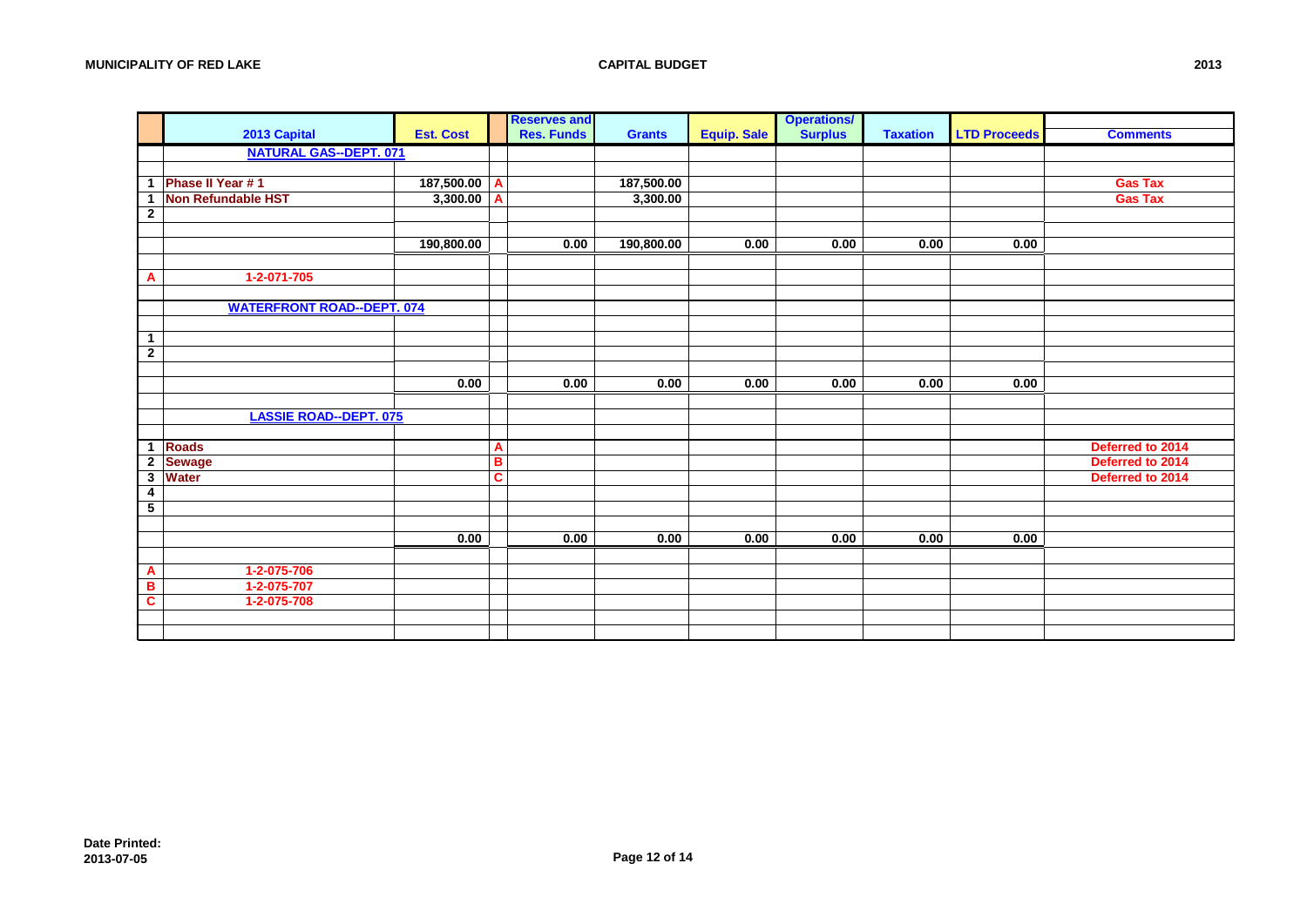|              |                                        |                  | <b>Reserves and</b> |               |                    | <b>Operations/</b> |                 |                     |                  |
|--------------|----------------------------------------|------------------|---------------------|---------------|--------------------|--------------------|-----------------|---------------------|------------------|
|              | 2013 Capital                           | <b>Est. Cost</b> | <b>Res. Funds</b>   | <b>Grants</b> | <b>Equip. Sale</b> | <b>Surplus</b>     | <b>Taxation</b> | <b>LTD Proceeds</b> | <b>Comments</b>  |
|              | <b>PROPERTY DEVELOPMENT--DEPT. 080</b> |                  |                     |               |                    |                    |                 |                     |                  |
|              |                                        |                  |                     |               |                    |                    |                 |                     |                  |
|              | <b>Young Street</b>                    |                  |                     |               |                    |                    |                 |                     | Deferred to 2014 |
|              | 2 Block G Roads                        |                  |                     |               |                    |                    |                 |                     | Deferred to 2014 |
|              | 3 Block G Water                        |                  |                     |               |                    |                    |                 |                     | Deferred to 2014 |
| 4            | <b>Block G Sewage</b>                  |                  |                     |               |                    |                    |                 |                     | Deferred to 2014 |
|              | 5 Block G Grounds                      |                  |                     |               |                    |                    |                 |                     | Deferred to 2014 |
|              | <b>6 Block G Hydro Developments</b>    |                  |                     |               |                    |                    |                 |                     | Deferred to 2014 |
|              |                                        |                  |                     |               |                    |                    |                 |                     |                  |
|              |                                        | 0.00             | 0.00                | 0.00          | 0.00               | 0.00               | 0.00            | 0.00                |                  |
|              |                                        |                  |                     |               |                    |                    |                 |                     |                  |
|              |                                        |                  |                     |               |                    |                    |                 |                     |                  |
|              | <b>LEACHATE PROGRAM--DEPT. 091</b>     |                  |                     |               |                    |                    |                 |                     |                  |
|              |                                        |                  |                     |               |                    |                    |                 |                     |                  |
|              | <b>Landfill Expansion</b>              | 178,785.40       |                     | 178,785.40    |                    |                    |                 |                     | J. R. Cousins    |
| $\mathbf{2}$ |                                        |                  |                     |               |                    |                    |                 |                     | (Gas Tax)        |
|              |                                        |                  |                     |               |                    |                    |                 |                     |                  |
|              |                                        | 178,785.40       | 0.00                | 178,785.40    | 0.00               | 0.00               | 0.00            | 0.00                |                  |
|              |                                        |                  |                     |               |                    |                    |                 |                     |                  |
| A            | 1-2-091-730                            |                  |                     |               |                    |                    |                 |                     |                  |
|              |                                        |                  |                     |               |                    |                    |                 |                     |                  |